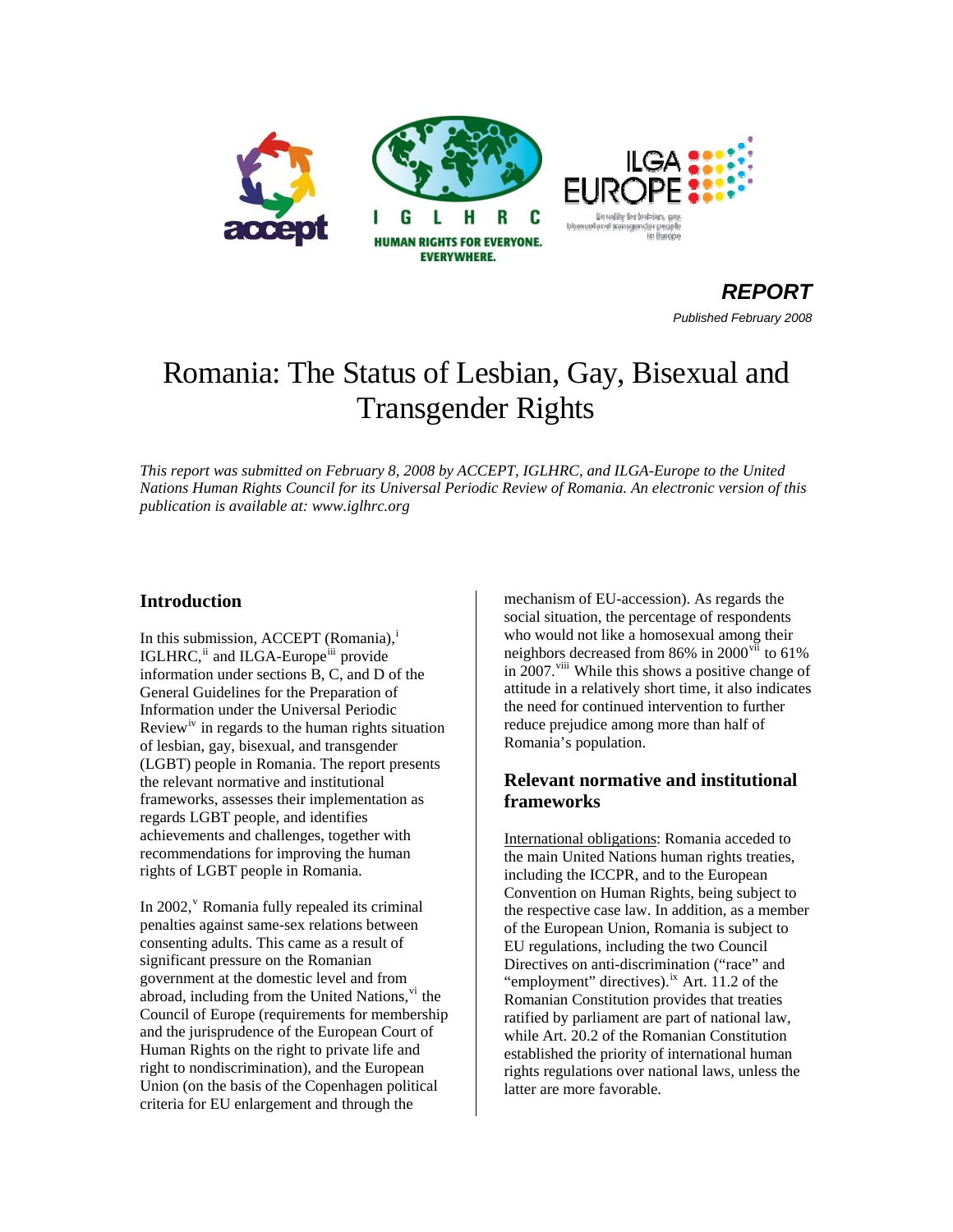The Constitution of Romania stipulates two main principles in regards to the protection of human rights: the universality of human rights (Art. 15) and human rights equality (Art. 4 and Art. 16). Several rights reviewed in this report that are particularly relevant to LGBT people are specified in the fundamental law as follows: the right to life, physical and psychological integrity (Art. 22.1), the right not to be tortured or be subjected to inhuman or degrading treatment (Art. 22.2), the right to intimate, family, and private life (Art. 26), the freedom of expression (Art. 30), the right to information (Art. 31), the right to health (Art. 34), the freedom of assembly (Art. 39), the freedom of association (Art. 40), the right to inheritance (Art. 46), and the right to marry (Art. 48). On July 4, 2007, the *Constitutional Court* found unconstitutional a citizens' initiative to introduce a same-sex marriage ban in the Constitution. The decision was based on procedural grounds (the initiative did not respect the number and geographical representation of the people signing the petition). $x$ 

The constitutional principle of human rights equality is implemented through government ordinance 137/2000 on preventing and combating all forms of discrimination (as completed and amended by subsequent legislation) and law 202/2002 on equal opportunities for women and men.<sup>[xi](#page-6-1)</sup> According to Art. 2(1) of ordinance 137/2000, discrimination entails, "*any difference, exclusion, restriction or preference based on race, nationality, ethnic origin, language, religion, social status, beliefs, sex, sexual orientation, belonging to a disfavored group or any other criterion, aiming to or resulting in a restriction or prevention of the equal recognition, use or exercise of human rights and fundamental freedoms in the political, economic, social and cultural field or in any other fields of public life.* [emphasis added]." The nondiscrimination grounds in the antidiscrimination law include sexual orientation but not gender identity and expression, and the law on equal opportunities between women and men does not cover transgender status. As a result, transgender people are not explicitly protected in Romanian law.

The institutional mechanisms set up by these two laws consist of the *National Council to Combat Discrimination* and the *National Agency on Equal Opportunities between Women and Men*.

*The National Council to Combat Discrimination* was set up to implement the antidiscrimination  $law.<sup>xii</sup>$  $law.<sup>xii</sup>$  $law.<sup>xii</sup>$  Its role is: to prevent discrimination (through methods such as through education campaigns); to serve as a mediator to reduce and eliminate discrimination in concrete situations; to investigate and apply sanctions (warnings or fines) in cases of discrimination, including both those cases it identifies itself and those filed by individuals or organizations; to monitor parties involved in a discrimination case; and to provide assistance in filing a discrimination complaint with the council. The decisions of the council can be appealed in court. The council's national action plan to combat discrimination has also been adopted by the executive branch.<sup>[xiii](#page-6-1)</sup> Several legal amendments have also improved the antidiscrimination mechanism, including making the council accountable to parliament (as opposed to the executive government, as stipulated in the initial law). A respected human rights advocate was also appointed to the council in 2007, as a representative of civil society. $\frac{\text{xiv}}{\text{v}}$  $\frac{\text{xiv}}{\text{v}}$  $\frac{\text{xiv}}{\text{v}}$ 

The council has applied sanctions in a number of situations related to discrimination on the basis of sexual orientation. The first such decision was taken in February 2005, when the council fined *Tarom*, the Romanian airline, for denying a same-sex couple access to its Valentine's Day specials for couples.

Recommendations: The national antidiscrimination mechanism should be strengthened through the following measures:

1. Include *gender identity and expression* among the grounds for nondiscrimination in ordinance 137/2000 to ensure that transgender people are explicitly protected from discrimination.

2. Improve the impact of the *National Council to Combat Discrimination* by:

- Adopting criteria for a *prima facie* selection of petitions to increase the efficiency of the system and avoid delays;
- Increasing the transparency of the decisionmaking process in order to encourage potential victims to use the petition system, either with or without legal assistance;
- Improving public campaigning and expanding the council's network of local offices around the country to increase knowledge about and access to the antidiscrimination mechanism;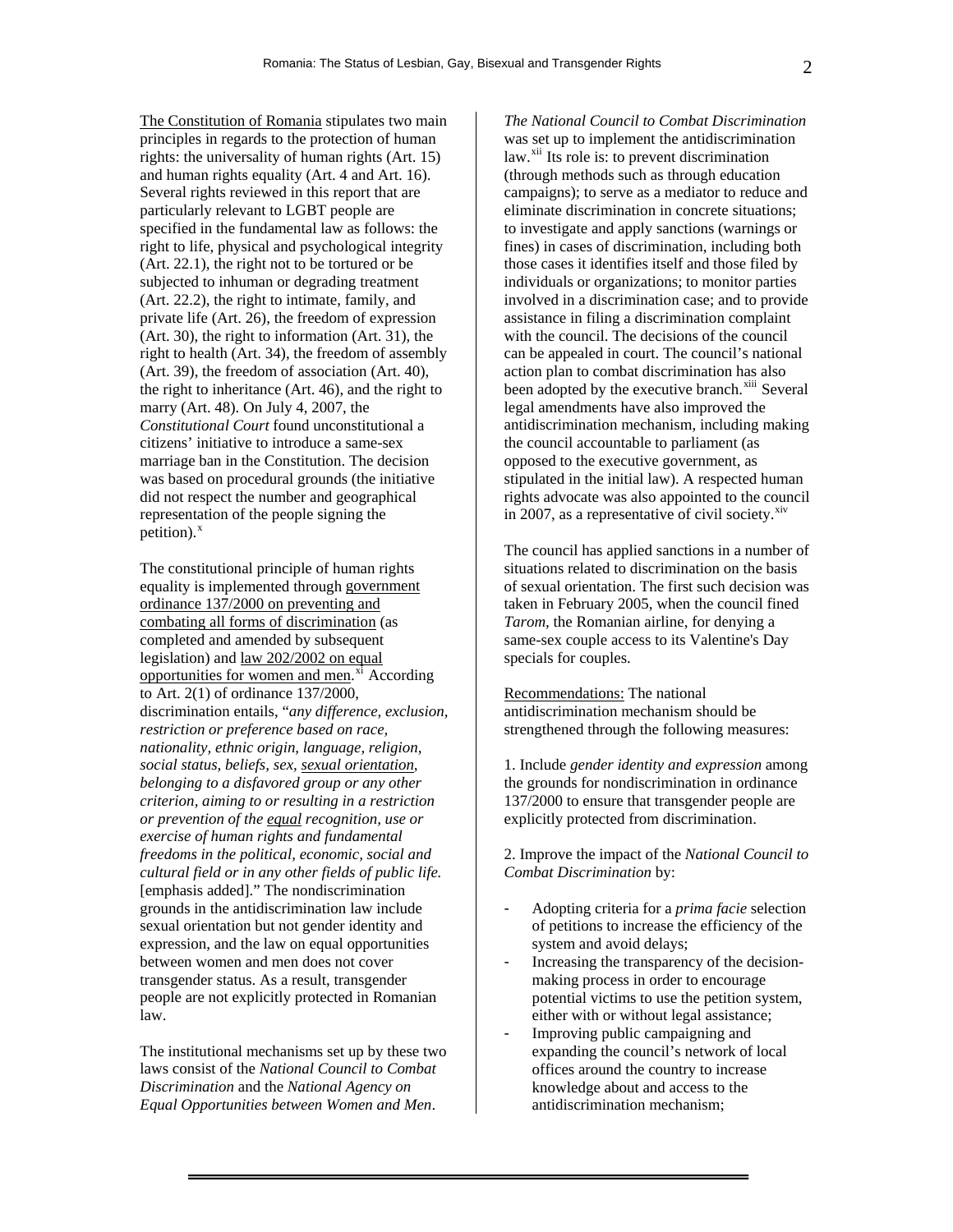- Developing an institutional mechanism to ensure implementation of the council's decisions;
- Reducing the politicization of the appointment process for members of the council by adopting selection criteria based on human rights competency.

# **The right to equality and nondiscrimination and the right to work, as they relate to sexual orientation and gender identity and expression**

Discriminatory regulation of LGBT teachers: A 2003 legal regulation from the Ministries of Education and Health required the psychological evaluation of teachers, stating that homosexuality was incompatible with teaching. This prompted ACCEPT to file an administrative complaint and successfully lobby for the regulation's repeal. However, a 2006 legal regulation<sup>[xv](#page-6-1)</sup> once again introduced discrimination on the basis of sexual orientation and gender identity. Both ministries agreed to clarify the meaning of the regulation to eliminate discrimination, and created a working group to address the issue that included ACCEPT. However, the working group has yet to meet. While the discriminatory 2006 regulation was recently repealed on technical, rather than substantive grounds, the possibility that discriminatory measures will be reintroduced cannot be ruled out.

Recommendations: The government should protect the right to work and take measures to combat discrimination—including on the basis of sexual orientation and gender identity and expression—against teachers and other individuals who work in the fields of education and health. These measures should include the development and implementation of relevant training and awareness programs.

Discrimination preventing men who have sex with men (MSM) from being blood donors: A regulation of the Ministry of Health<sup>[xvi](#page-6-1)</sup> effectively excludes MSM from being blood donors, by listing homosexuals among the risk groups prohibited from donating blood and by questioning prospective blood donors about whether they have had homosexual relations. The European Commission has recognized that risk comes from unsafe sexual behavior, as

opposed to membership in particular groups and declared that, "any discrimination of homosexual men based on their sexual orientation only is unacceptable."[xvii](#page-6-1) In response to a petition from ACCEPT, the *National Council to Combat Discrimination* has affirmed the same view.<sup>[xviii](#page-6-1)</sup> At the time of writing, the Ministry of Health has eliminated homosexuals from its list of high-risk groups. It has also agreed that questions on same-sex relations should be removed from the donor questionnaire. A Ministry of Health order to this effect is to be finalized.

#### Recommendations:

1. The Ministry of Health's order removing discriminatory questions about same-sex relations from the blood donor questionnaire should be enacted.

2. The Ministry of Health should collect accurate data about the prevalence of HIV/AIDS in Romania to assess the proportion of the population that is at risk, respecting human rights during the data-collecting process.

# **The rights to free assembly, association, and expression, and the right to the security of the person in the context of LGBT public marches**

Authorizing marches: In 2005, the mayor of Bucharest initially refused to authorize an LGBT march in his city, but an international campaign by ACCEPT and public intervention by government officials (including the President of Romania, Traian Basescu, Minister of Justice, Monica Macovei, and the *National Council to Combat Discrimination*) prompted the mayor to change his mind and authorize the march in 2005, as well as in 2006 and 2007. However, during the 2006 and 2007 marches the neofascist group Noua Dreapta, the Conservative Party (represented in parliament), and the New-Generation Party participated in parallel "Normality Marches." Moreover, in 2006 and 2007 the government tolerated the display of neo-Fascist symbols, although they are banned in Romania.

Police protection: Although police protected marchers and consulted with ACCEPT about their preparatory plans, violent incidents still occurred and some have not been successfully investigated. In 2006, four Romanians and two foreigners were physically and verbally assaulted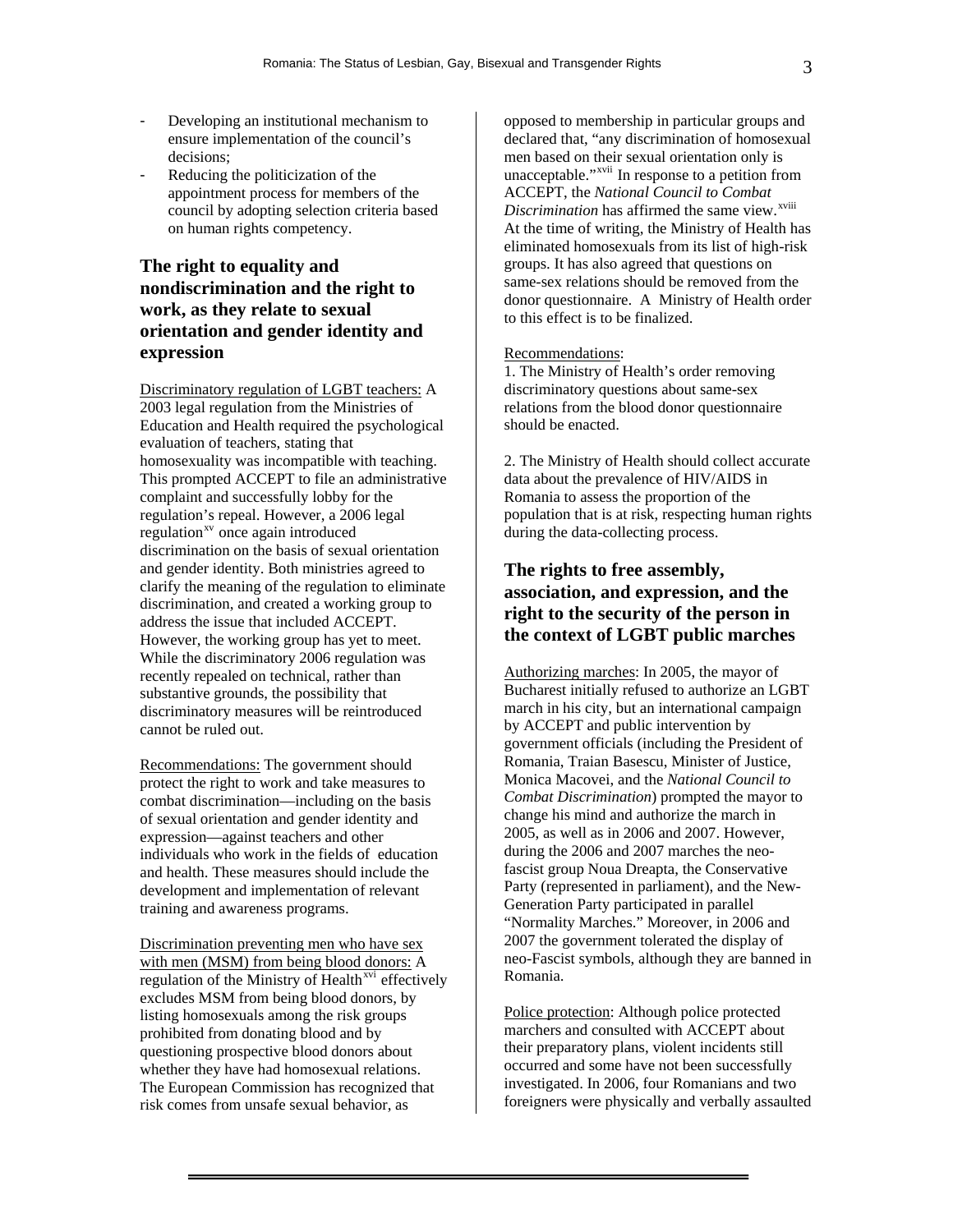in the subway after the march by a group of homophobic youth. The victims filed a complaint with the police in June 2006 and provided photographs to identify the perpetrators. However, the police did not initiate an investigation until April 2007, and it remains inconclusive. In 2007, police arrested about 100 violent opponents to the march, five of whom were charged with possession of homemade smoke bombs, while 50 others, including 20 minors (under 18 years of age), were fined for disturbing the public order. A few days before the 2007 march, two men leaving a theater known for its gay film festival were verbally and physically assaulted by a group of homophobic youth. The police arrested one of the men, however no further actions have

been taken.

### Recommendations:

1. Effective police protection at the march needs to be accompanied by police follow up to complaints about violence. When appropriate evidence is found, those responsible should be prosecuted, tried, and duly punished; victims should be provided with appropriate remedies and redress, including compensation.<sup>[xix](#page-6-1)</sup>

#### 2. Local and central

government officials should undertake public education campaigns aimed at the general public as well as at actual and potential perpetrators of violence, to combat prejudice underlying violence related to sexual orientation and gender identity<sup>[xx](#page-6-1)</sup> and ensure that LGBT people can enjoy their rights in an environment that is not dominated by fear, violence, and homophobia.

# **The right to privacy, the right to nondiscrimination, and the right to recognition before the law for transgender people**

Access to surgery: Several people in Romania have undergone hormonal treatment and sexreassignment surgery. However, there is no legislation that specifically addresses the steps necessary to change a person's sex. Legislation about the procedures necessary for name changes refers to the obligation to get a final court decision before changing one's sex.<sup>[xxi](#page-6-1)</sup> However, law and procedure are unclear beyond this and consequently people seeking to change their sex undergo a long and painful process. Courts customarily require an expertise report from the Institute for Legal Medicine stating a person's actual sex but the Institute's personnel do not have the expertise necessary to provide this indepth analysis.

Name changes in identification documents: The secondary legislation adopted by the executive branch addressing name changes creates a convoluted process for transgender people to legally change their name.

#### Recommendations:

1. The Ministry of Health should issue regulations to determine the procedure for sex-reassignment surgery and establish an expert body to authorize these procedures and issue related instructions to physicians. Courts do not have the medical competence to make such decisions; their intrusion into such cases often violates the right to privacy of transgender people.

2. Medical procedures and treatment for sex-

reassignment surgery should be supported by public health insurance, especially for minors.

3. The Ministry of Justice should amend the secondary legislation for the application of law no. 119/1996 regarding civil status documents and government ordinance no. 41/2003 regarding administrative changes of name. The role of the court should be to recognize the name change nothing more—to ensure that transgender people have legal recognition of their chosen gender identity.<sup>[xxii](#page-6-1)</sup>

**Freedom from torture and cruel, inhuman or degrading treatment or** 

*transgender person, was not permitted to sign an individual employment contract as a tenor at an opera house because the opera house required tenors to designate their sex as "male" on their government-issued ID. F.B. asked either for this provision to be eliminated as a requirement for employment, or to be allowed to designate his sex as "male." Without this contract, F.B. was denied access to social and health benefits.* 

*In 2005 F.B., a female-to-male*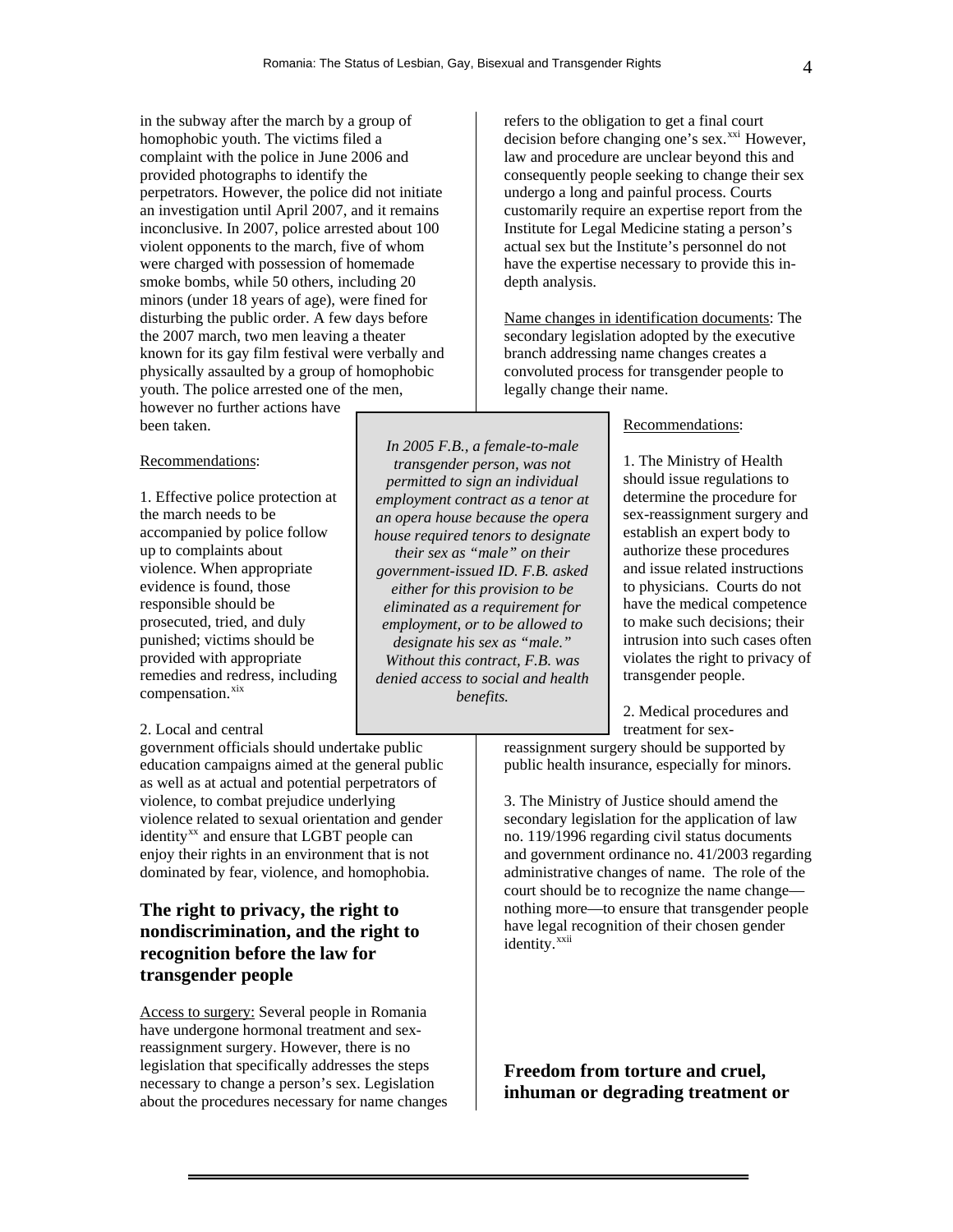*On September 11, 2007, S.T.L. was raped by a fellow inmate while others watched. The rapist hit S.T.L's hands with a stick and knifed his leg in order to force him to have sex. S.T.L. reported the abuse, but when he asked the guards to move him to another cell they refused and hit him. A few days later, four other inmates raped S.T.L. To humiliate him, they shaved his head and inserted a stick into his anus. Although the guards eventually moved S.T.L. to another cell, they prevented him from reporting the incidents to the head of the penitentiary.* 

## **punishment; the right to security of the person, and the right to treatment with humanity while in detention**

Rape, physical assault, and degrading treatment: ACCEPT has received several complaints from individuals in detention who are perceived to be gay or transgender and as such are subjected by other inmates to rape, physical assault, and degrading treatment. However, when such inmates complain, prison authorities rarely take immediate measures to ensure their safety or prosecute the perpetrators. ACCEPT visited the Jilava penitentiary on November 30, 2007, and learned that there is no clear procedure for inmates to report sexual abuses while in detention. ACCEPT has provided assistance in

several cases of inmates seeking civil remedies from the government. However, prison authorities have regularly refused to testify about the identity of prison guards or other inmates involved in the alleged violence, effectively preventing the petitioners' access to civil remedies. Inmates typically do not initiate criminal proceedings; they often fear repercussions from other inmates, as prison authorities do not necessarily remove them from the cells where they were abused.

### Recommendation: the Ministry

of Justice and the National Authority of Penitentiaries should prevent abuses in detention by systematically educating prison personnel about human rights, sexual orientation, and gender identity issues; by monitoring prison facilities for such abuses; by adopting regulations to facilitate complaints from inmates about sexual abuse; and by providing medical examinations, written records of the complaint, and professional psychological support for the victim. The penitentiary should promptly follow up on complaints to secure the safety of inmates and prevent their further victimization, referring perpetrators to the prosecutor.

Everyone deprived of liberty shall be treated with humanity and with respect for the inherent dignity of the human person. Sexual orientation

and gender identity are integral to each person's dignity.<sup>[xxiii](#page-6-1)</sup>

## **Rights deriving from the legal recognition of same-sex relations**

Several rights are accessed by couples through the institution of marriage in Romania. These include the right to inheritance, joint property rights, immigration rights and others. Please see a more elaborated roster of rights and relevant Romanian legislation in Appendix 1.

In the existing legal framework, the right to marry is provided for in the Romanian Constitution (Art. 48) without specifying the sex of the spouses. The Family Code (Art. 1.3) refers

> to marriage in gender-neutral terms, and Romanian antidiscrimination legislation explicitly guarantees equal rights including in relation to the right to marry and to choose one's partner,<sup>[xxiv](#page-6-1)</sup> listing sexual orientation among the grounds for nondiscrimination.<sup>[xxv](#page-6-1)</sup> But in practice only opposite-sex couples can marry. Furthermore, legislators and citizens alike make attempts to restrict marriage to opposite-sex couples in Romanian law. In addition to the citizen's initiative described above, 27 members

of parliament introduced a legal proposal to this end, which was approved by the legal committee of the Senate in February, 2008.<sup>[xxvi](#page-6-1)</sup>

In accordance with existing legal provisions and the constitutional principles of human rights equality and the universality of rights, LGBT people cannot be excluded from the legal recognition of their same-sex relationships and from benefiting from the rights accessed currently through the institution of marriage.

Recommendation: adopt legislation to recognize the relationship between two partners, irrespective of their sex, ending the current discriminatory situation and ensuring equal access to the rights listed in Appendix 1.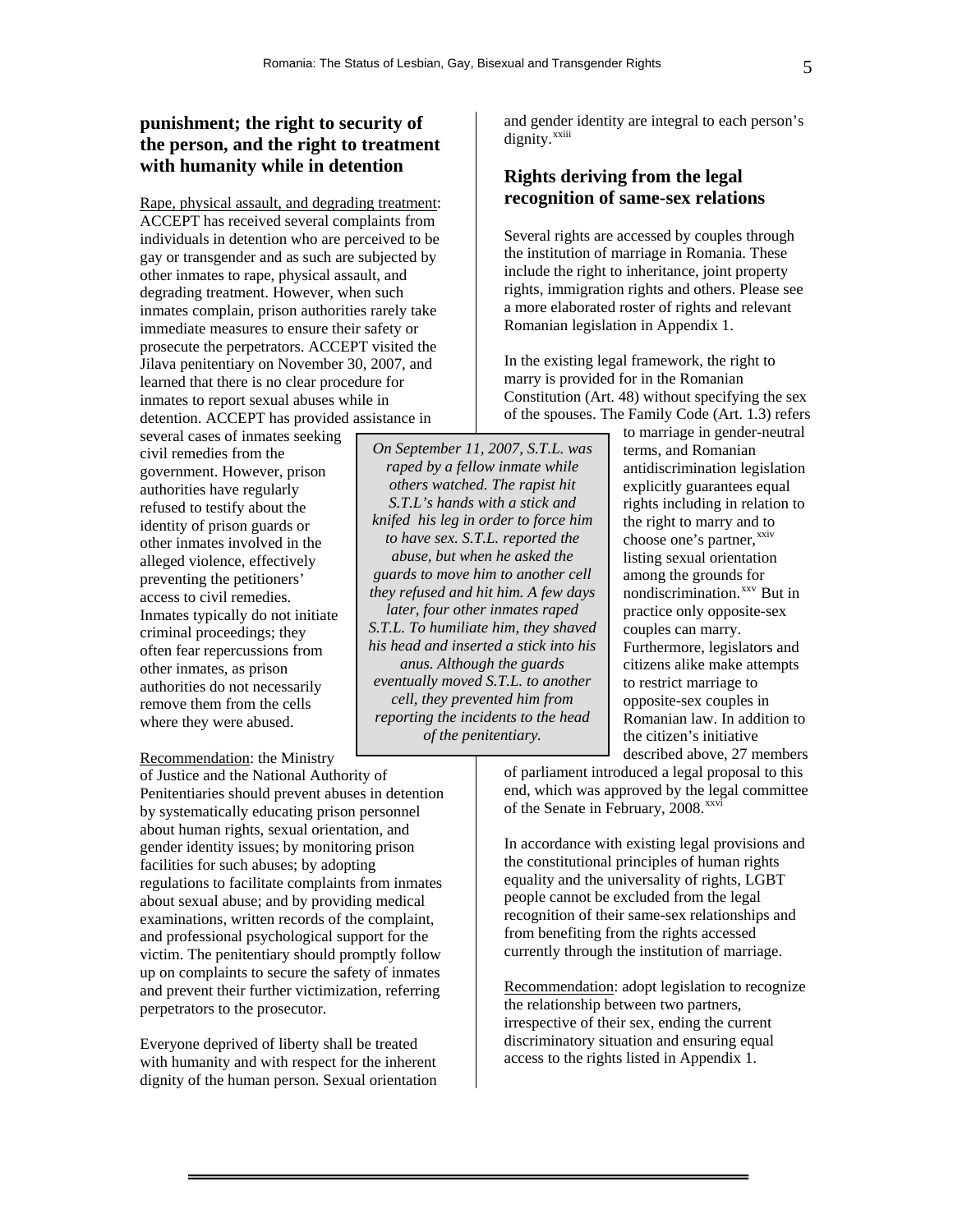### *Appendix 1 – Information on rights accessed through marriage in Romania*

#### **1. Patrimonial rights:**

1.1 Joint property acquired during marriage, Art. 30 and Art. 35 of the Family Code, together with the provisions on the division of joint property in case of divorce, Art. 36 of the Family Code

1.2 Joint debt, Art. 32 and Art. 33 of the Family Code

1.3 The right of spouses to receive financial support from each other, and the right of the child to receive financial support from its parents, Art. 86 of the Family Code, together with the criminal offence of family abandonment as regards financial obligations, Art. 305 of the Penal Code

1.4 Legal inheritance for the surviving spouse, according to the changes brought to the Civil Code through law no. 319/1944 regarding the inheritance right of the spouse versus the rights of other inheritors, the right over the domestic household and wedding gifts, and the right of occupancy

1.5 Donations between spouses can be revoked, Art. 937 of the Civil Code

1.6 The right to take over a rental lease from a deceased spouse or a spouse who leaves the dwelling, Art. 27 of law no. 114/1996 on housing

1.7 The right to indemnification in case a spouse dies, according to jurisprudence on civil responsibility

1.8 The right to social security survivors pension, as per Art. 67 et al. from law no. 19/2000 on the public system of pensions and other social security rights, as well as per other special laws (such as employees of the Romanian Information Service, border guards, police officers, and heroes of the revolution)

1.9 Patrimonial rights of the spouse surviving a war veteran, as per law no. 44/1994 on war veterans, and some rights of invalids and war widows

1.10 The calculation of minimum wages, Art. 2 et al. from law no. 416/2001 on minimum wages

#### **2. Non-patrimonial rights:**

2.1 The right for spouses to have joint last names, Art. 27 of the Family Code and provisions of law no. 119/1996 on civil status documents

2.2 The right of European Union (EU) and European Economic Area (EEA) citizens and their families to travel freely, as well as to permanent residency on Romanian territory, provisions of the government emergency ordinance no. 102/2005 on free travel on the Romanian territory for citizens of the member states of the EU and EEA

2.3 Shorter residency requirements for obtaining Romanian citizenship, Art. 8 from law no. 21/1991 on Romanian citizenship

2.4 The right of not be called as a witness, Art. 189 of the Civil Procedure Code and Art. 80 of the Penal Procedure Code

2.5 Incompatibilities in regards to appointments to certain public offices or certain activities (such as judge, public prosecutor, legal expert, civil servant, conflict of interest)

2.6 The defense against bigamy, Art. 303 of the Penal Code, or adultery, Art. 304 of the Penal Code

2.7 Special protection, including for the criminal offence of domestic violence, provisions of law no. 217/2003 on preventing and combating domestic violence

2.8 Parenting rights in regards to children born in the context of a marriage, Art. 53 et al. from the Family Code

2.9 Adoption, provisions of law no. 273/2004.